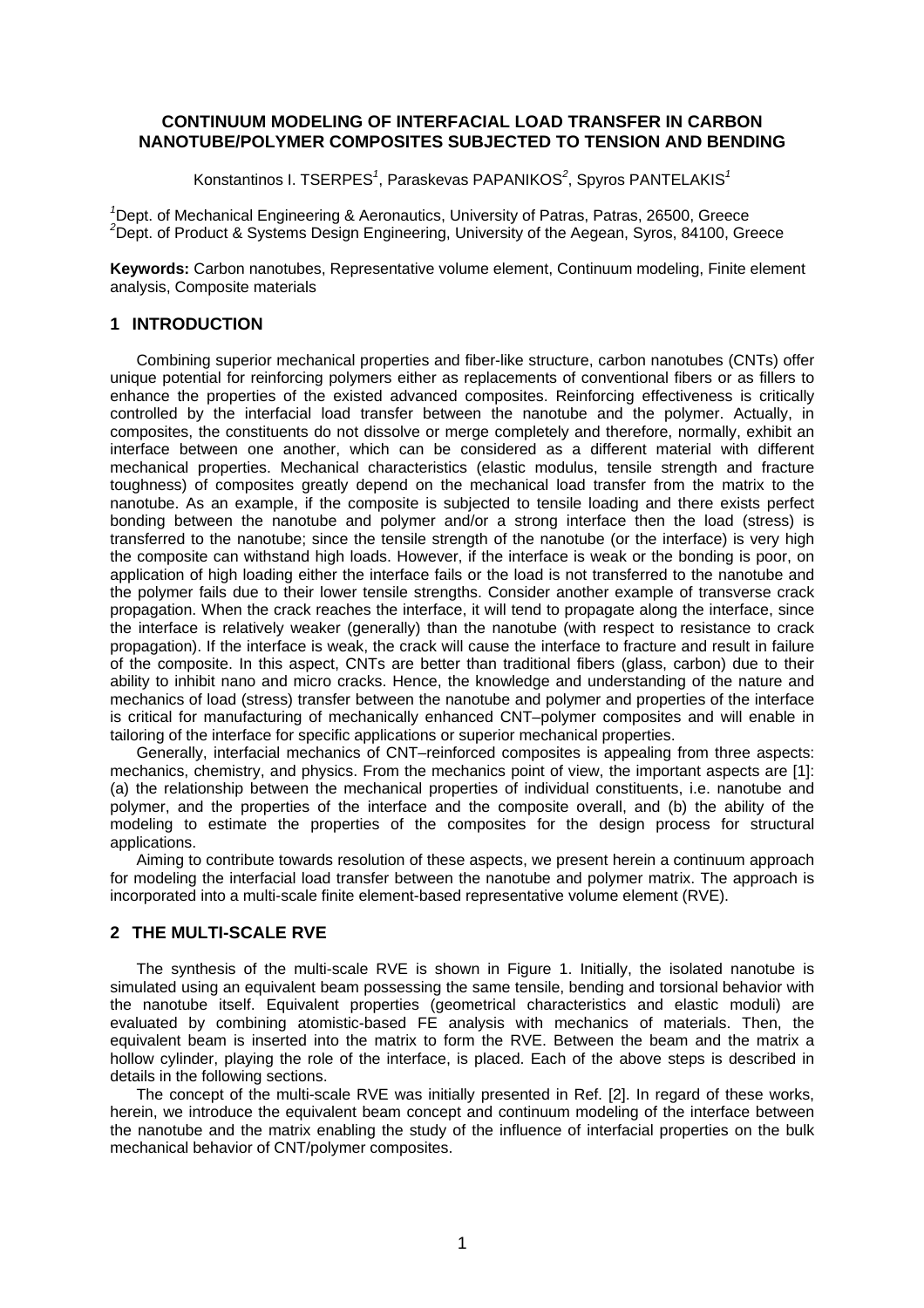

**Fig.1:** Synthesis of the multi-scale RVE.

# **2 THE EQUIVALENT BEAM CONCEPT**

The concept of the 'equivalent beam' is based on the condition of identical mechanical behavior between the CNT and the beam, which corresponds to identical tensile, bending and torsional behaviors. As for elastic beams, these behaviors are designated by the corresponding rigidities and in order to fully define the equivalent beam, it suffices to evaluate its equivalent properties (geometrical characteristics and elastic moduli) from the nanotube's rigidities.

In order to derive the nanotube's rigidities, a 3D FE model has been used. The model treats CNTs as space-frame structures. Using 3D elastic beam elements, the exact atomic structure of the nanotubes is modeled. The elastic moduli of the beam elements are determined using a linkage between molecular and continuum mechanics. The following relationships between the structural mechanics parameters and the molecular mechanics parameters are obtained

$$
\frac{E_b A_b}{\ell} = k_r, \quad \frac{E_b I_b}{\ell} = k_\theta, \quad \frac{G_b J_b}{\ell} = k_\tau \tag{1}
$$

Here,  $\ell$  is the bond length equal to 0.1421 nm;  $E<sub>b</sub>$  and  $G<sub>b</sub>$  are the bond's Young's modulus and shear modulus, respectively;  $I_b$  and  $J_b$  are the moment of inertia and polar moment of inertia, respectively, and  $k_r$ ,  $k_\theta$ , and  $k_r$  are the bond stretching, bond bending and torsional resistance force constants, respectively. Assuming a solid circular cross-sectional area of the beams with diameter *d* and setting  $A_b = \pi d^2 / 4$ ,  $I_b = \pi d^4 / 64$  and  $J_b = \pi d^4 / 32$ , Eqs.(1) give

$$
d = 4\sqrt{\frac{k_{\theta}}{k_r}}, \ E_b = \frac{k_r^2 \ell}{4\pi k_{\theta}}, \ G_b = \frac{k_r^2 k_{\tau} \ell}{8\pi k_{\theta}^2}
$$
 (2)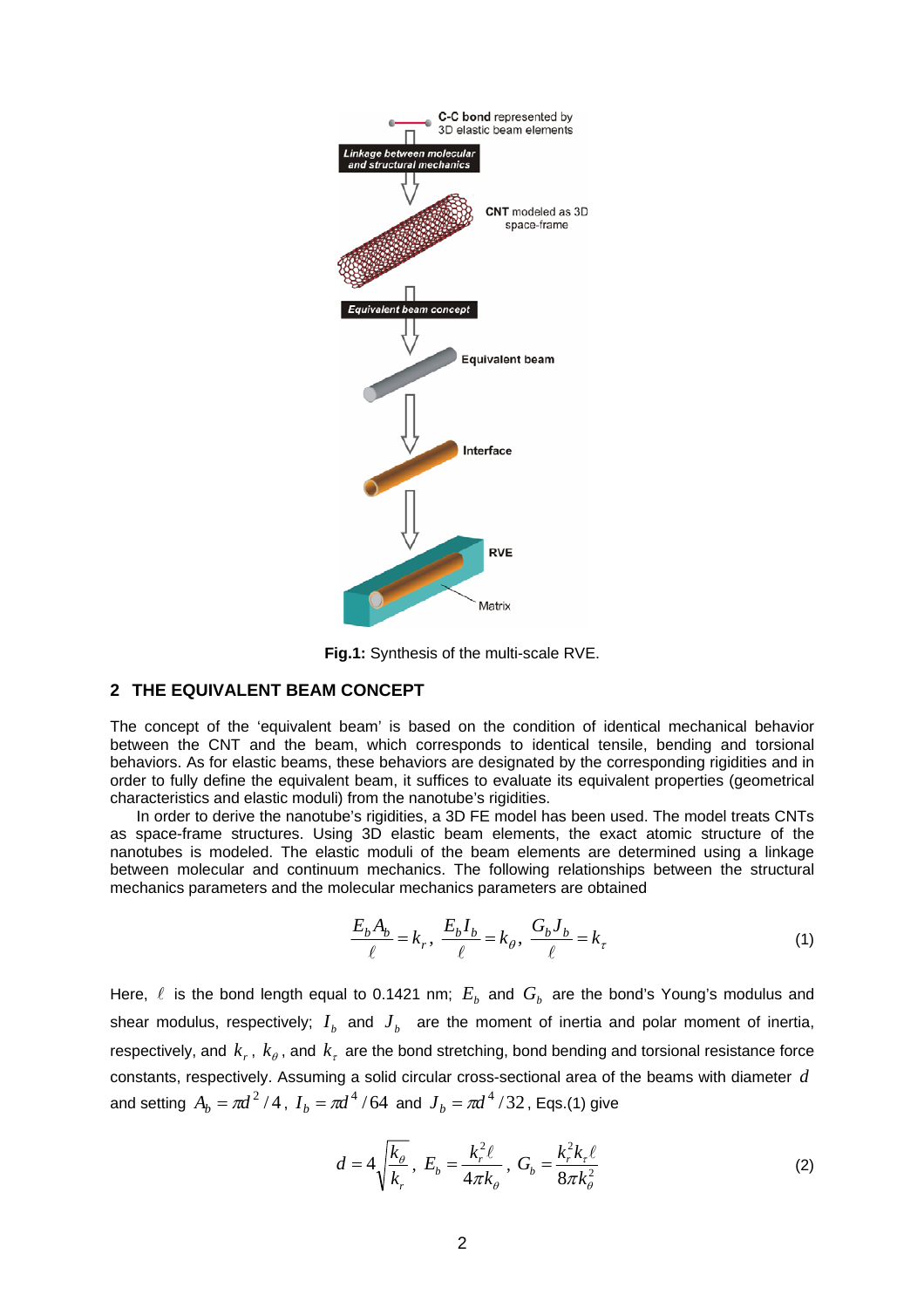Eqs.(2) give all necessary input parameters for the beam elements. In the present study, the following values were used for the force constants

$$
k_r = 938
$$
 kcal mole<sup>-1</sup> Å<sup>-2</sup> =6.52 x 10<sup>-7</sup> N/nm  
\n $k_\theta = 126$  kcal mole<sup>-1</sup> rad<sup>-2</sup> = 8.76 x 10<sup>-10</sup> N nm/rad<sup>-2</sup>=0.876 nN nm rad<sup>-2</sup>  
\n $k_r = 40$  kcal mole<sup>-1</sup> rad<sup>-2</sup> = 2.78 x 10<sup>-10</sup> N nm/rad<sup>-2</sup> =0.278 nN nm rad<sup>-2</sup>

Substituting the above values in Eqs.(2) and setting  $\ell = 0.1421$  nm, we obtain the input parameters for the beam elements:

$$
d = 0.147
$$
 nm,  $E_b = 5488$  nN nm<sup>-2</sup> = 5488 GPa,  $G_b = 870.7$  nN nm<sup>-2</sup> = 870.7 GPa

The cross-sectional area and moments of inertia are derived from the bond diameter

$$
A_b = \frac{\pi d^2}{4} = 0.01688 \text{ nm}^2, I_b = \frac{\pi d^4}{64} = 2.269 \times 10^{-5} \text{ nm}^4, J_b = \frac{\pi d^4}{32} = 4.537 \times 10^{-5} \text{ nm}^4
$$

However, since the modeling of the bond is done using beam elements, it is clear that the results of the analyses would be the same as long as the rigidities  $E_{b}A_{b}$ ,  $E_{b}I_{b}$ ,  $G_{b}J_{b}$  of the bond are the same. The constant values of the rigidities arise directly from Eqs.(1):

$$
E_b A_b = 92.65
$$
 nN,  $E_b I_b = 0.1245$  nN nm<sup>2</sup>,  $G_b J_b = 0.0395$  nN nm<sup>2</sup>

Since the nanotube possess a linear behavior, to derive the rigidities it is sufficient to apply in the FE model an arbitrary displacement such as to load the nanotube in tension, bending and torsion. The boundary and loading conditions for each case are depicted in Figure 2.



**Fig.2:** The concept of the equivalent beam.

To simulate tension, an axial displacement  $u<sub>r</sub>$  is applied at one nanotube's end having the other end fixed. According to mechanics of materials, the axial reaction force  $F_{\overline{x}}$  at the support is related to  $u<sub>r</sub>$  by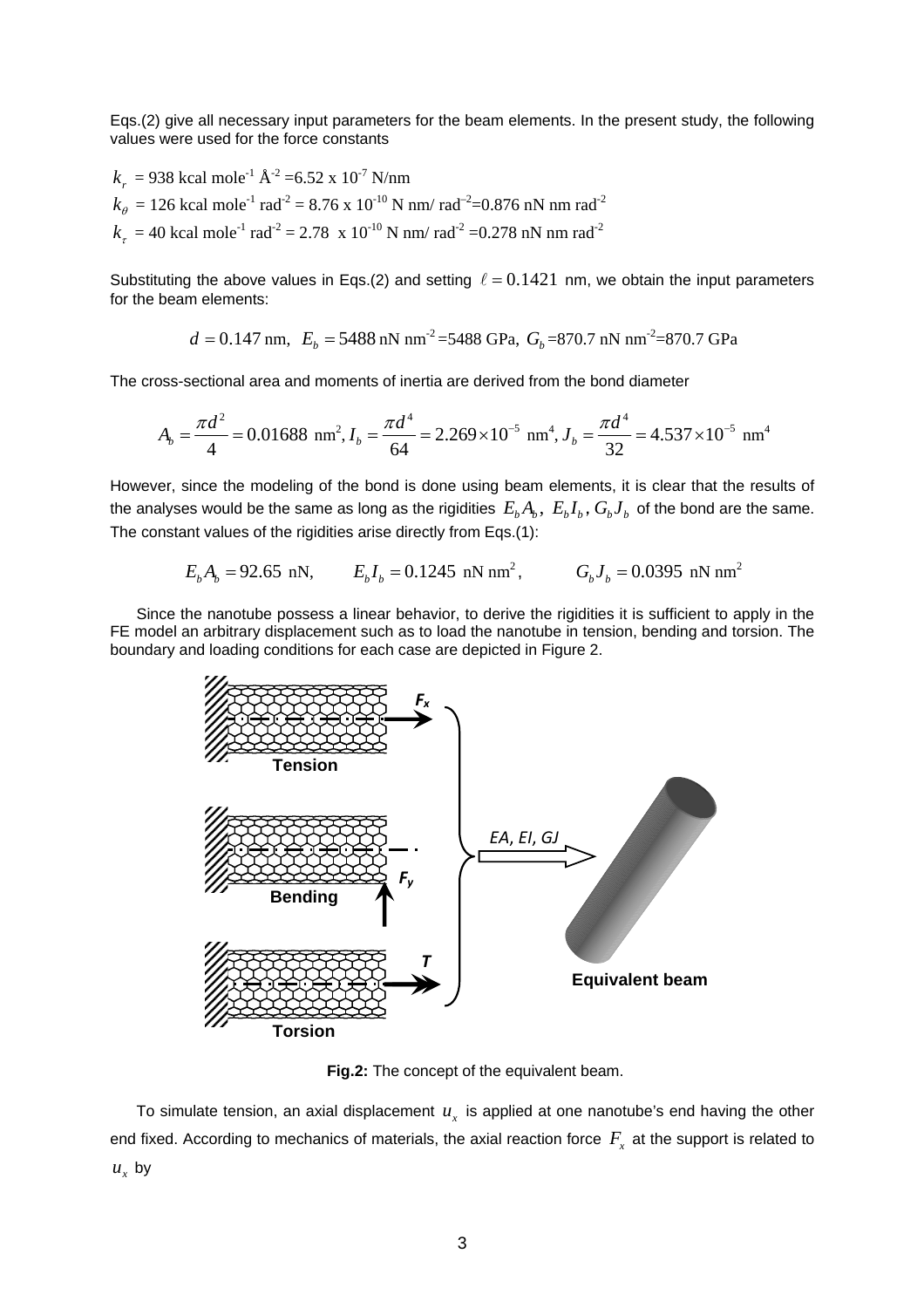$$
u_x = \frac{F_x}{E_{eq}A_{eq}}L_n
$$
 (3)

where  $L_n$  is the nanotube length. The tensile rigidity is simply obtained from Eq.(3) as

$$
(EA)_{eq} = \frac{F_x L_n}{u_x} \tag{4}
$$

Similarly, to simulate bending, a transverse displacement  $u<sub>v</sub>$  is applied at one nanotube's end having the other end fixed. The transverse force  $F_y$  at the support is given by

$$
u_y = \frac{F_y}{3E_{eq}I_{eq}}L_n^3
$$
\n
$$
\tag{5}
$$

The bending rigidity is simply obtained from Eq.(5) as

$$
(EI)_{eq} = \frac{F_y L_n^3}{3u_y} \tag{6}
$$

To simulate torsion, a tangential force  $F_{\varphi}$  is applied at one nanotube's end having the other end fixed. The twist angle  $\varphi$  of the loaded end is related to the resulted torque  $T = F_{\varphi} R_{\eta}$  by

$$
\varphi = \frac{TL_n}{G_{eq}J_{eq}}\tag{7}
$$

where  $R_n$  is the nanotube radius. The torsional rigidity is simply obtained from Eq.(7) as

$$
(GJ)_{eq} = \frac{TL_n}{\varphi} = \frac{F_{\varphi}R_nL_n}{\varphi}
$$
\n(8)

The resulted reaction forces  $F_x$  and  $F_y$  as well as the angle  $\varphi$  are taken from the FE analysis.

Evaluation of the elastic moduli  $E_{eq}$  and  $G_{eq}$  and geometrical characteristics  $A_{eq}$ ,  $I_{eq}$ ,  $J_{eq}$  of the equivalent beam requires the values of the rigidities evaluated using the FE method. However, in order to provide simple relations for the equivalent beam characteristics, it was decided to fit the FE results to simple expressions using the following relations (subscript *eq* refers to the equivalent beam).

$$
(EA)_{eq} = \alpha (n - n_0) \tag{9}
$$

$$
(EI)_{eq} = \beta (n - n_0)^3
$$
 (10)

$$
(GJ)_{eq} = \gamma (n - n_0)^3 \tag{11}
$$

The parameters  $a, \beta, \gamma$  and  $n_0$  are given in Table 1.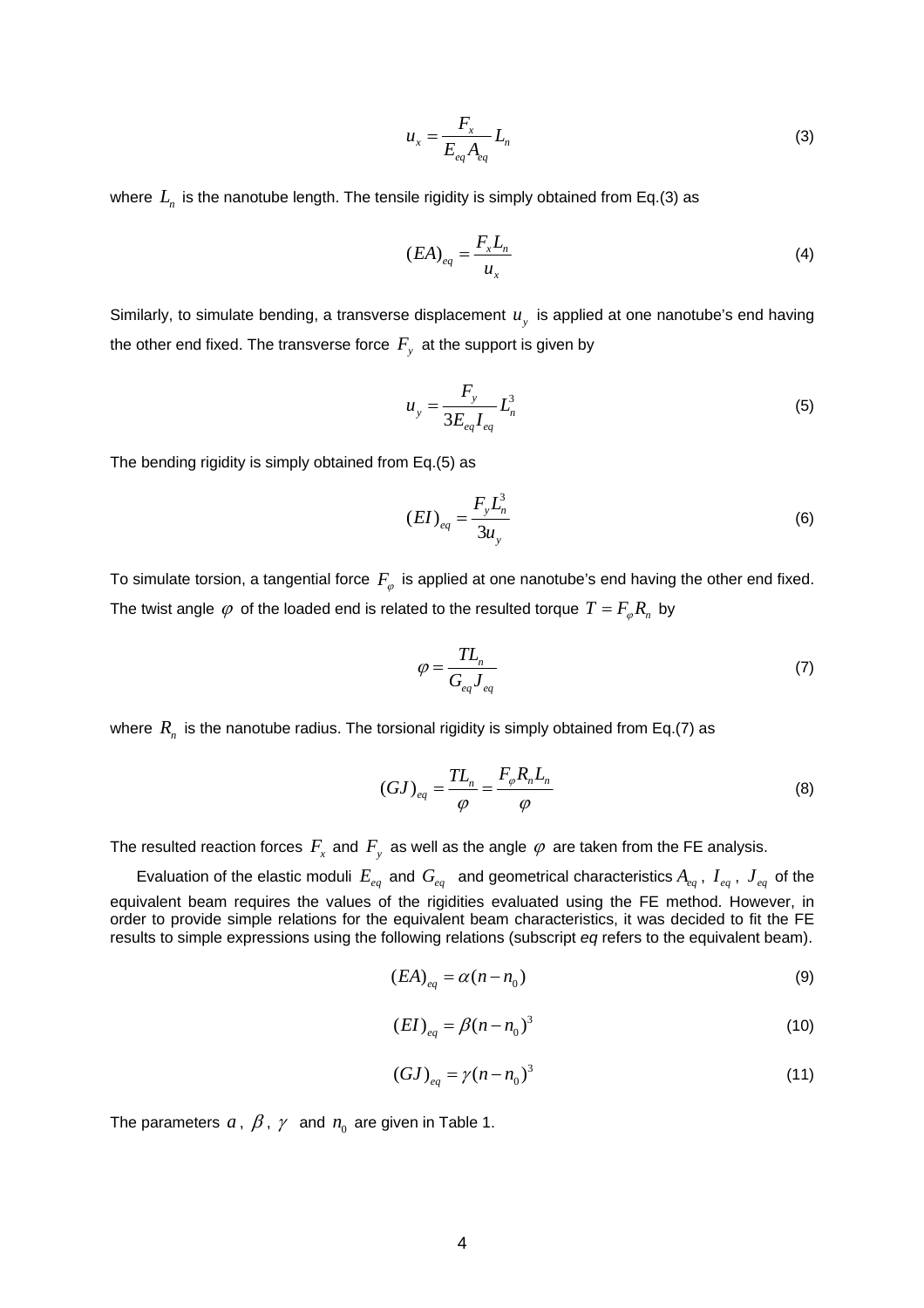| Parameter                      | Armchair | Zigzag |
|--------------------------------|----------|--------|
| $\alpha$ (nN)                  | 151.8    | 89.04  |
| $\beta$ (nN nm <sup>2</sup> )  | 0.3469   | 0.0701 |
| $\gamma$ (nN nm <sup>2</sup> ) | 0.3284   | 0.0668 |
| $n_{0}$ (-)                    |          | 0.381  |

**Table 1:** Values of parameters  $\alpha$ ,  $\beta$ ,  $\gamma$ ,  $n_0$ 

After establishing the relations between the rigidities and *n*, the next step is to select the profile of the equivalent beam. Obviously, due to the circular shape of the nanotube's cross-sectional area, circular profiles are more suitable. Thus, we select the solid cylindrical profile.

Consider an equivalent solid cylinder with diameter *Deq* . Its diameter, secondary and polar moments of inertia are given by the following relations:

$$
A_{eq} = \frac{\pi}{4} D_{eq}^2 \tag{12}
$$

$$
I_{eq} = \frac{\pi}{64} D_{eq}^4
$$
 (13)

$$
J_{eq} = \frac{\pi}{32} D_{eq}^4
$$
 (14)

Combining Eqs.(9) and (10) with Eqs.(12) and (13)  $D_{eq}$  is derived as follows

$$
\frac{(EI)_{eq}}{(EA)_{eq}} = \frac{1}{16} D_{eq}^2 = \frac{\beta}{\alpha} (n - n_0)^2 \Rightarrow D_{eq} = 4 \sqrt{\frac{\beta}{a}} (n - n_0)
$$
\n(15)

Substituting Eq.(15) in Eqs.(12)-(14) the geometrical constants of the equivalent beam are derived as functions of the parameters  $a, \beta$  and  $\gamma$ .

$$
A_{eq} = \frac{\pi}{4} D_{eq}^2 = 4\pi \frac{\beta}{\alpha} (n - n_0)^2
$$
 (16)

$$
I_{eq} = \frac{\pi}{64} D_{eq}^4 = 4\pi \left(\frac{\beta}{a}\right)^2 (n - n_0)^4
$$
 (17)

$$
J_{eq} = 2I_{eq} = 8\pi \left(\frac{\beta}{\alpha}\right)^2 (n - n_0)^4
$$
 (18)

Now, using Eqs.(9) and (11) we evaluate the elastic moduli of the equivalent beam as

$$
E_{eq} = \frac{(EA)_{eq}}{A_{eq}} = \frac{\alpha^2}{4\pi\beta} (n - n_0)^{-1}
$$
 (19)

$$
G_{eq} = \frac{(GJ)_{eq}}{J_{eq}} = \frac{\alpha^2 \gamma}{8\pi\beta^2} (n - n_0)^{-1}
$$
 (20)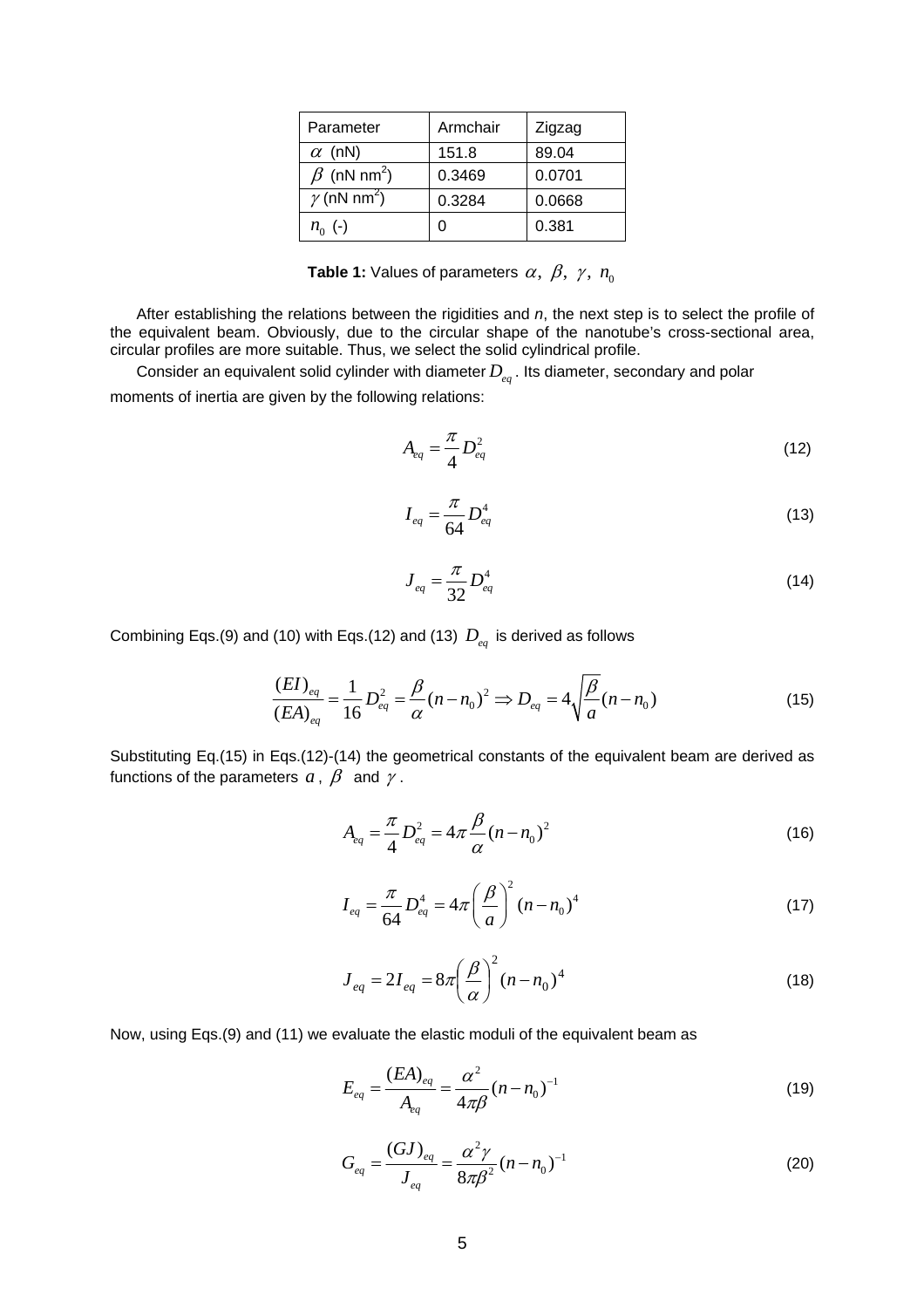In the case of 3D modeling of the beam, the Poisson ratio is also needed

$$
G_{eq} = \frac{E_{eq}}{2(1 + v_{eq})} \Rightarrow v_{eq} = \frac{E_{eq}}{2G_{eq}} - 1 = \frac{\beta}{\gamma} - 1
$$
 (21)

Eqs.(16)-(20) fully define the equivalent solid cylinder.

### **3 FE ANALYSIS OF THE RVE**

The RVE is modeled as a beam with a square cross section of side*w*. The length of the RVE is chosen arbitrarily but long enough not to have any constraint effects. For the current work the length was chosen as  $L = 100$  nm. The CNT is modeled as a solid cylinder along the axis of the RVE and having the same length. The interface is modeled as a hollow cylinder with the inner diameter equal to the diameter of the CNT. In order to be consistent with the definition of the percent volume fraction used in the literature, the dimension of the RVE is chosen as follows. The volume of the CNT is considered equal to

$$
V_{RVE} = w^2 L \tag{22}
$$

the percent volume fraction is defined as

$$
a = 100V_{CNT}/V_{RVE} = 100\pi D_n t_n L/w^2 L \Rightarrow w = \sqrt{100\pi D_n t_n/a}
$$
 (23)

which provides the dimension of the RVE. Examples of the modeled cross section of the RVE are shown in Figure 3 for  $a = 1\%$ , 5%, and 10%.



**Fig.3:** FE mesh of the cross-sectional area of the RVE indicating the matrix (blue elements), the equivalent beam representing the nanotube (red elements) and the interface (yellow).

### **4 NUMERICAL RESULTS**

The properties of the matrix are assumed to be  $E = 2 \text{ GPa}$  and  $v = 0.35$ . The properties of the CNT are found using Eqs.(19) and (21). At the interface, variable stiffness and thickness are assigned in order to examine the effect on the tensile and bending behavior of the RVE. The RVE is subjected to tension and bending by fixing one end and apply a pre-described axial or transverse displacement at the other end. The axial or transverse reaction force is evaluated from the FE analysis. Since the size of the RVE varies with varying the volume fraction, the results are presented in the form of the corresponding rigidities.

#### **4.1 Tension**

For the tension of the RVE, the important factor is volume fraction. Figure 4 plots the normalized axial rigidity  $(EA)_{RVF}$   $/(EA)_{matrix}$  as a function of the percent volume fraction for an armchair and a zigzag nanotube. The results are for an interface stiffness of  $E_{\text{int}} = 2 \text{ GPa}$  and an interface thickness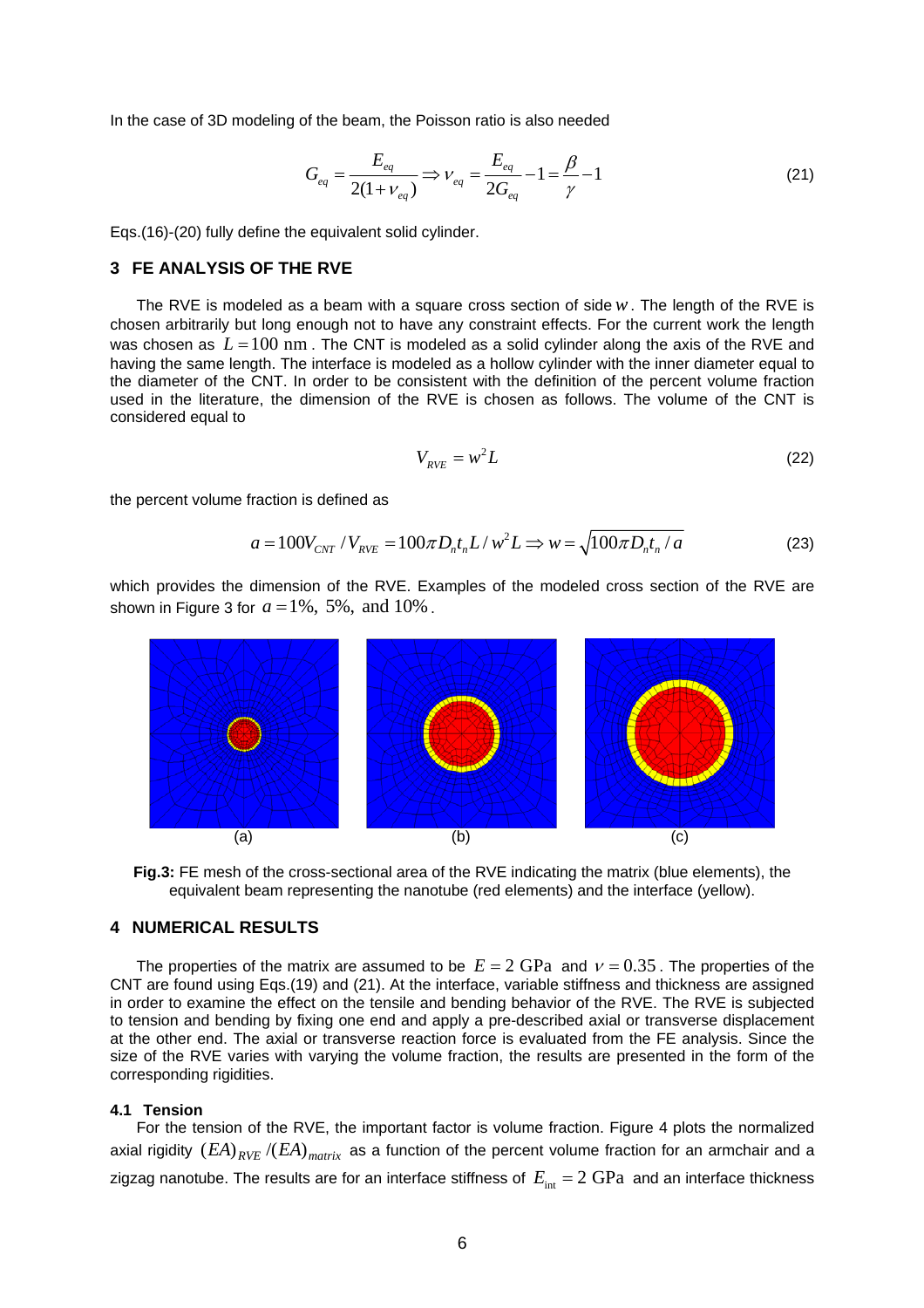of  $t_{\text{int}} = 0.34$  nm. A similar almost linear relation is predicted for both nanotube types. This is also verified by the rule-of-mixtures. Based on the above, it is concluded that the interface stiffness and thickness do not affect the tensile behavior of the RVE. A slight dependence is predicted in cases of very high values of the ratio between the interface and matrix stiffness.



**Fig.4:** Axial rigidity as a function of volume fraction.

## **4.2 Bending**

For the bending loading, a non-linear effect of the percent volume fraction on the normalized bending stiffness  $(EA)_{RVF}$  /( $EI$ )<sub>matrix</sub> is predicted, as shown in Figure 5 for an armchair (10,10) nanotube with  $E_{\text{int}} = 2 \text{ GPa}$  and  $t_{\text{int}} = 0.34 \text{ nm}$ . The normalized bending stiffness is only 1.12 for 1% volume fraction reaching the value of 10 for 10%. However, this is much smaller than the normalized axial stiffness which is equal to 48 for a 10% volume fraction. This is due to the very low bending rigidity of the nanotubes as compared to their axial rigidity. A similar behavior was observed for other interface stiffness and thickness.



**Fig.5:** Bending rigidity as a function of volume fraction.

Due to bending, a high shear stress is developed at the interface, which could lead to the loss of load transfer from the nanotube to the surrounding matrix. It is therefore, important to examine how the maximum shear stress at the interface is affected by the interface thickness and stiffness.

Figure 6 shows the maximum shear stress at the interface as a function of the normalized interface stiffness  $E_{int}/E_{matrix}$  for an (10,10) armchair nanotube with 2% volume fraction and  $t_{\text{int}} = 0.34$  nm. A linear relationship is observed with the maximum shear stress reaching 5.5 MPa for  $E_{\text{int}}/E_{\text{matrix}} = 16$  ( $E_{\text{int}} = 32$  GPa). This relationship can be used to predict debonding between the nanotube and the matrix if the interfacial shear strength is known. Note that the values of interfacial shear strength reported in the literature show a very large scatter. Recently, pullout experiments performed by Cooper et al. [3] showed a scatter for the interfacial shear strength between multi-walled CNTs and epoxy matrix between 35 and 375 MPa.